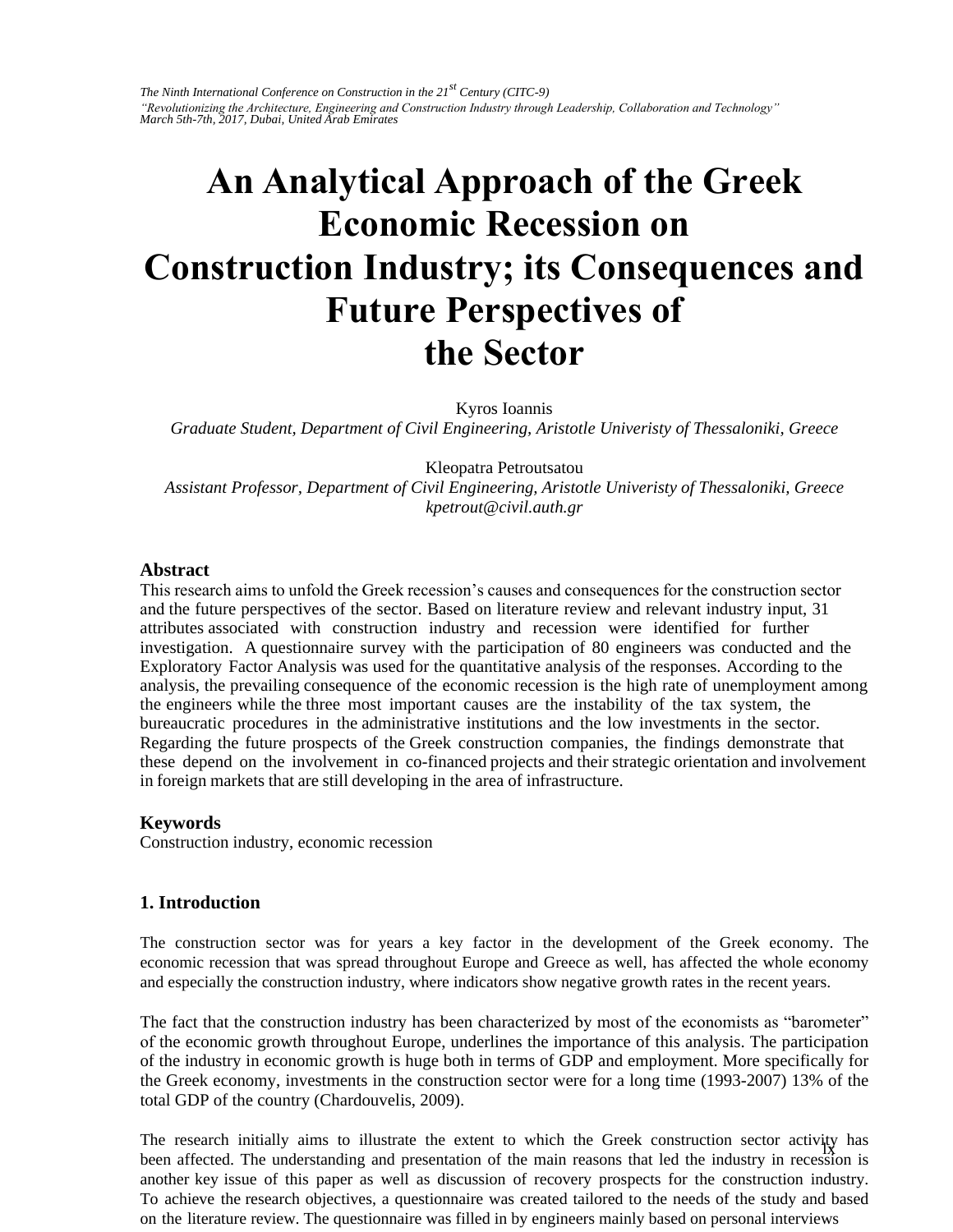conducted by the authors. Useful conclusions can be derived regarding the results of the economic recession to the Greek construction industry and the possible solutions to this problem in the near future. Both endogenous and exogenous causes which influenced the course of the sector are identified and discussed.

## **2. Literature review**

The economic recession that characterizes the economic climate in Greece has affected enormously the construction sector activity. According to the Association of Business Research for quality and development of construction (SEPAK) in collaboration with the Foundation for Economic and Industrial Research (IOBE), the Greek construction sector activity has fallen by 80% in the period of recession. This constitutes an international record, as there has not lately been another profession with a similar degree of recession. It is characteristic that all indicators related to construction followed negative rates making very obvious the economic gap between the period before the onset of the crisis and the period after the crisis. The consequences are strongly reflected by indicators such as total employment, building and construction activity in the country, the production index for construction and revenue trend and profitability of the industry, the real estate prices and the size of the Public Investment Program (PIP).

More specifically, the data of the Hellenic Statistical Authority (ELSTAT) in 2007 showed that there were 389.103 workers in the construction industry, while in 2015 there were only 154.981, noting a substantial reduction of 60%. In the same period (2007-2015), the construction production index presents an even higher, reduction record of 76%, as per the 2015 statistical report of the European Construction Industry Federation (FIEC). This is mainly due to a dramatic drop in building permits as well as the reduction of the Public Investment Program (PIP). Specifically, the number of building permits decreased from 35.746 in 2011 to 13.383 in 2014, according to data of the FIEC report, while public spending fell from 9.6 billion euro in 2009 to 6.8 billion euro in 2014, thus demonstrating the lack of both private and public construction activity in Greece.

According to the study published by the IOBE, the causes which contributed to the decline of the construction industry can be grouped into two broad categories: economic causes and regulatory and structural causes. As the most important economic causes are considered the low levels of investment, high unemployment and the tax system of the country. The most important regulatory and structural causes include bureaucratic obstacles as well as the existing building stock.

In order for the Greek construction companies and the Greek construction sector to survive, recovery solutions need to be urgently identified. It is a fact that construction companies are constantly involved in new geographic markets, seeking a greater share in the global construction market [Carrillo, 2001]. Considering the theory of Uppsala on a company's internationalization obstacles [Forsgren, 2002, Johanson & Vahle, 1977], the Balkan market in recent years shows a gradual development indicators and there lies opportunities for Greek companies to interfere and remain live. Another potential option is the West Asian market, which shows high construction activity indicators as well as Asia, which will continue to show healthy growth rates according to predictions [Bon & Crosthwaite, 2001].

Mergers and acquisitions as well as joint ventures are new forms of activity of companies worldwide and also a potential means for recovery for the Greek construction companies. Through these methods, the companies are able to establish themselves in the global market and to increase their competitiveness [Harrigan, 1988, Carrillo, 2001]. Co-financed projects, which are actually a partnership between the private and the public sector, are on the same wavelength in terms of prospects. Finally, the growth prospects of the construction industry can be significantly enhanced by the attraction of foreign direct investment (FDI) in the Greek market. Given the interdependence of the overall economy and the construction industry [Ofori, 2012], it becomes clear that the restoration of economic liquidity can lead to simultaneous recovery of the Greek construction industry.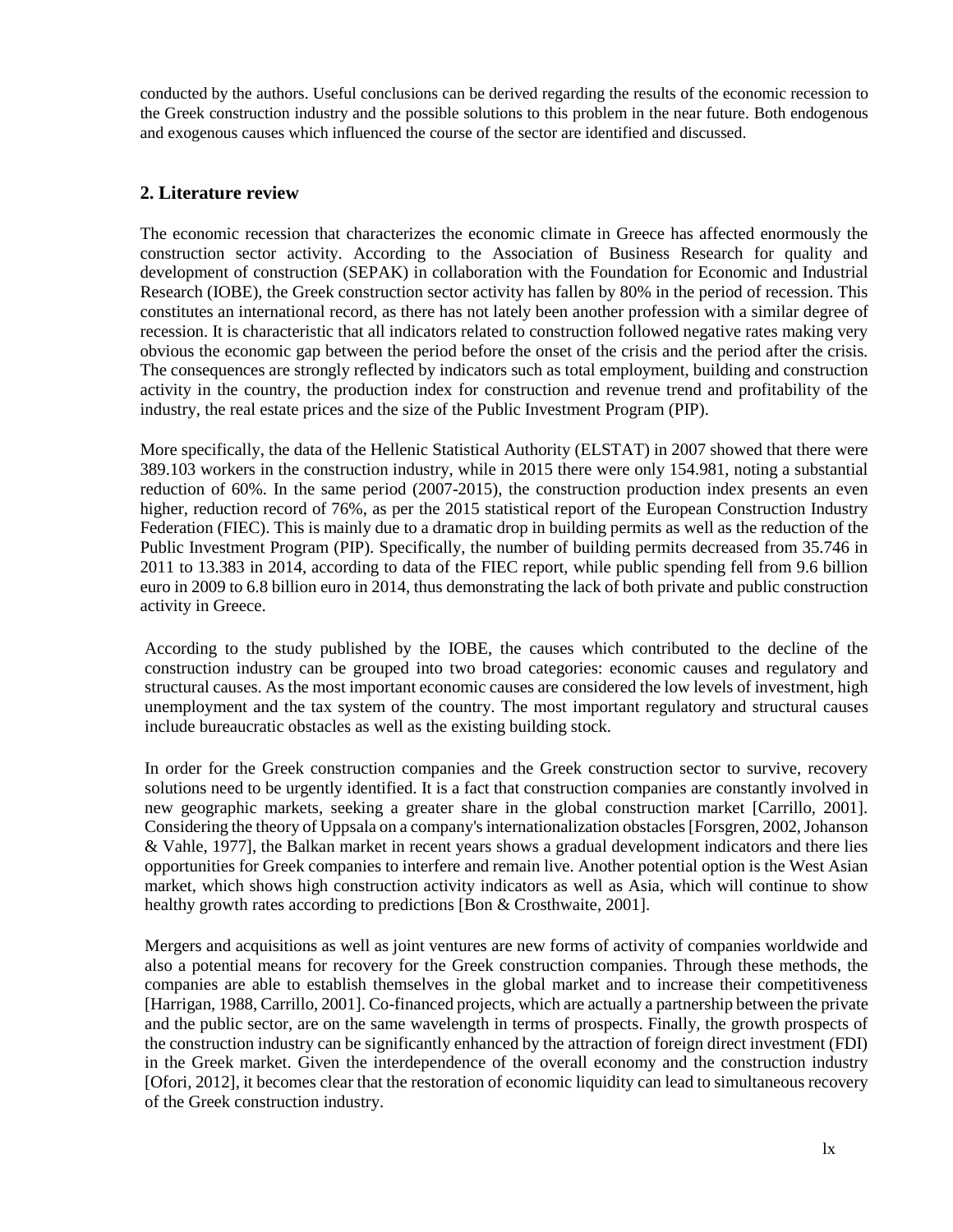## **3. Methodology**

The economic downturn plaguing Greece is subject to daily involvement, study and analysis. More specifically, many surveys showing the current picture of the construction industry's decline have been presented. This study is an attempt to show beyond the numbers and percentages of statistics, the insights of engineers involved in the construction industry. This research is intended to investigate the perceived understanding and importance of the key attributes among engineers with respect to the main reasons that caused this recession in construction sector and the extent to which there are ways to reverse the climate.

Therefore, the questionnaire was designed to capture the current construction industry experiences. The questionnaire, consisting of 32 attributes 2 of those reflecting the respondents' profile (engineering discipline and years of experience) was distributed to 80 selected professionals, targeting a good mix of engineers of all disciplines with experience in the private and public construction sector. The 80 engineers surveyed were asked to evaluate the three parts of the questionnaire which included:  $(\Gamma)$ 

- 9 indicators of the construction industry
- 10 causes of the industry downturn
- 7 industry recovery prospects

The processing and analysis of data was performed using the software IBM Statistics 23 and was based on three main methods. Initially the Descriptive Analysis was used aiming at presenting through statistical measures the responses of respondents engineers. Then ranking was followed of the most critical attributes of each group based on the relative importance index (RII). Finally, the influencing attributes were reduced into factor groups, identifying the latent properties of each factor based on factor analysis.

## **4. Data Collection, Analysis and Results**

In order to conduct the research and attain its objectives, a custom-tailored questionnaire was chosen for engineering professionals in all specialties. The collection of the responses was based on two methods: the questionnaires were either filled by the engineers at their workplace after a site visit or were returned completed via email.

The survey involved a total of 80 engineers who were separated into groups according to their years of work experience in Greece. Among the 80 engineers, 4 do not have work experience in Greece and represent 5.0% of the sample, 23 have work experience less than 10 years and represent 28.8% of the total sample, 21 engineers have 10-20 years of work experience each representing 26.3% of the sample, 15 have 21-30 years of professional experience and represent 18.8% of the sample and 17 have more than 30 years of work experience representing 21.3% of the total sample. Table 1 shows the classification of engineers according to their years of work experience.

|                          | Respondents   |             |
|--------------------------|---------------|-------------|
| Years of work experience | $\frac{9}{6}$ | Respondents |
| None                     | 5.0           |             |
| <10                      | 28.8          | 23          |
| 11-20                    | 26.3          | 21          |
| $21 - 30$                | 18.8          | 15          |
| >30                      | 213           |             |

### **Table 1: Respondents' Profiles**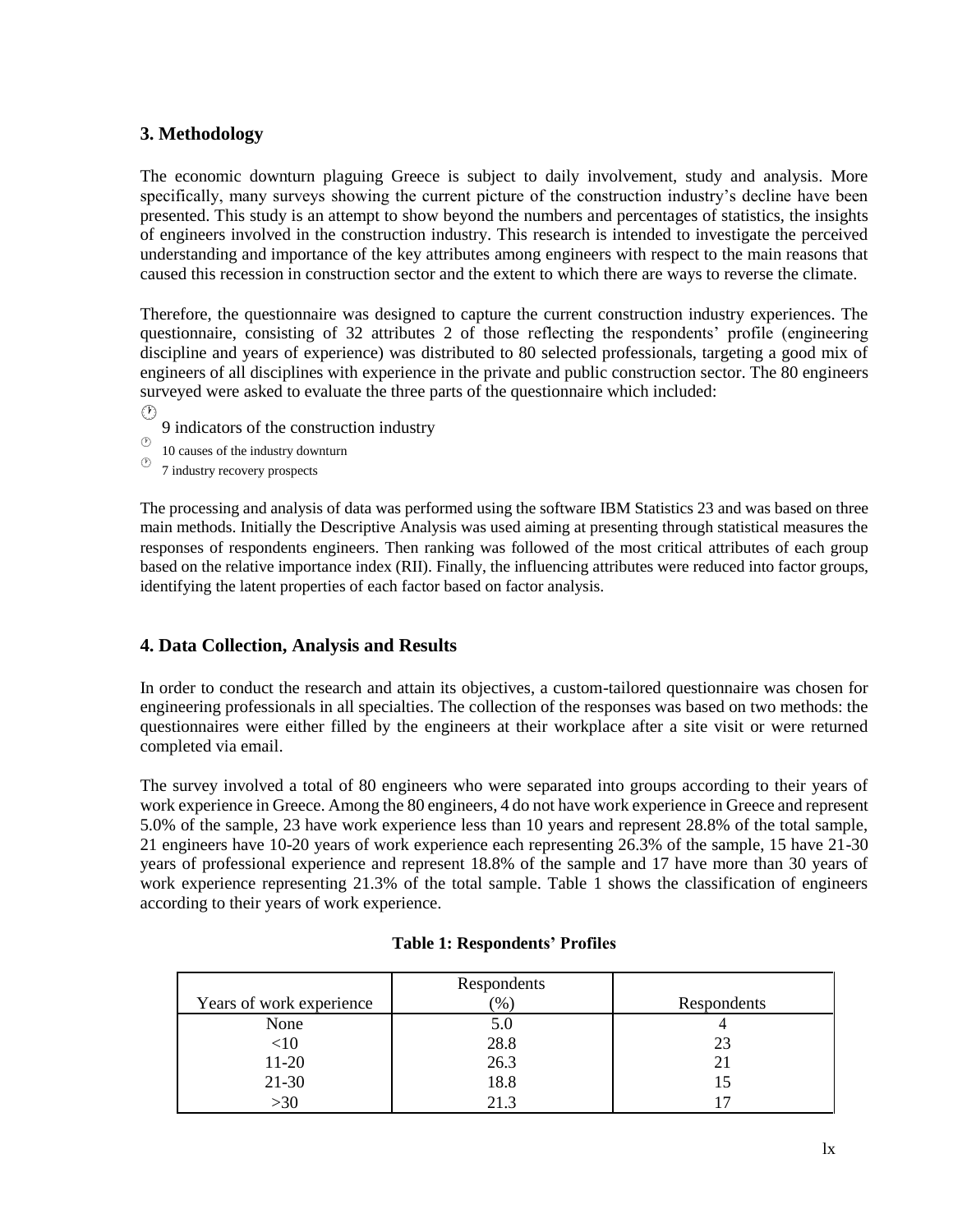## **4.1 Descriptive Analysis**

The responding engineers were asked to provide their objective opinions on the impact of specific indicators that were affected by the economic recession, the extent to which specific causes are responsible for the recession in the construction sector and the extent to which specific prospects can contribute to the recovery of the sector in the future. The evaluation was conducted on a five-point Likert scale from 1 (very low) to 5 (very high). Table 2 below presents the Descriptive Analysis Results of the responses of 80 engineers of the sample, through the questionnaire survey. The Statistical Package for Social Sciences IBM SPSS Statistics 23 software was used for both descriptive and factor analysis.

|                                                          | $\mathbf N$ | Mean   | Mode | Variance | Range | Min  | Max  | Sum |
|----------------------------------------------------------|-------------|--------|------|----------|-------|------|------|-----|
| Recession consequences                                   |             |        |      |          |       |      |      |     |
| 1. Increase of unemployment rate                         | 80          | 4.6500 | 5.00 | 0.332    | 3.00  | 2.00 | 5.00 | 372 |
| 2. Decrease of employment rate in the construction       | 80          | 4.5625 | 5.00 | 0.553    | 3.00  | 2.00 | 5.00 | 365 |
| industry<br>3. Decrease of construction production index | 80          | 4.2875 |      |          |       |      |      |     |
|                                                          |             |        | 4.00 | 0.587    | 3.00  | 2.00 | 5.00 | 343 |
| 4. Decrease of GDP participation in construction         | 80          | 4.0250 | 4.00 | 0.734    | 3.00  | 2.00 | 5.00 | 322 |
| 5. Decrease of building activity production index        | 80          | 4.3000 |      |          |       |      |      |     |
| 6. Decrease of number of building permits                | 80          | 4.1875 | 5.00 | 0.896    | 4.00  | 1.00 | 5.00 | 344 |
| 7. Decreases of investments in the housing market        | 80          | 4.0500 | 5.00 | 1.091    | 4.00  | 1.00 | 5.00 | 335 |
| 8. Decrease in property prices index                     | 80          |        | 4.00 | 1.061    | 4.00  | 1.00 | 5.00 | 324 |
| 9. Decrease of public investment program costs           | 80          | 3.8375 | 3.00 | 0.872    | 4.00  | 1.00 | 5.00 | 307 |
|                                                          |             | 3.9500 | 5.00 | 0.884    | 3.00  | 2.00 | 5.00 | 316 |
| The causes                                               |             |        |      |          |       |      |      |     |
| 1.Low investment                                         |             |        |      |          |       |      |      |     |
| 2. High levels of unemployment                           |             |        |      |          |       |      |      |     |
| 3. The reduction in disposable income                    | 80          | 4.0000 | 4.00 | 0.684    | 3.00  | 2.00 | 5.00 | 320 |
| 4. Rising mortgage rates                                 | 80          | 3.6250 | 3.00 | 1.098    | 4.00  | 1.00 | 5.00 | 290 |
|                                                          | 80          | 4.0125 | 4.00 | 0.873    | 3.00  | 2.00 | 5.00 | 321 |
| 5. Reducing the costs of the PIP                         | 80          |        |      |          |       |      |      |     |
| 6. The fall in property prices                           | 80          | 3.2500 | 3.00 | 0.975    | 4.00  | 1.00 | 5.00 | 260 |
| 7. The real cost of construction                         | 80          | 3.7500 | 4.00 | 0.772    | 4.00  | 1.00 | 5.00 | 300 |
|                                                          | 80          | 3.1625 | 3.00 | 0.872    | 4.00  | 1.00 | 5.00 | 253 |
| 8. The tax system                                        |             |        | 4.00 | 1.127    | 4.00  | 1.00 | 5.00 | 260 |
| 9. Bureaucratic obstacles                                | 80          | 3.2500 |      |          |       |      |      |     |
|                                                          | 80          | 4.5500 | 5.00 | 0.580    | 3.00  | 2.00 | 5.00 | 364 |
| 10. The existing building stock                          | 80          | 3.4000 | 3.00 | 1.078    | 4.00  | 1.00 | 5.00 | 272 |
| The prospects                                            |             | 3.3625 | 3.00 | 0.968    | 4.00  | 1.00 | 5.00 | 269 |
| 1. Search for new markets outside the Greek              | 80          |        |      |          |       |      |      |     |
| market                                                   |             | 3.6875 | 4.00 | 0.724    | 3.00  | 2.00 | 5.00 | 295 |

# **Table 2: Descriptive Analysis Results**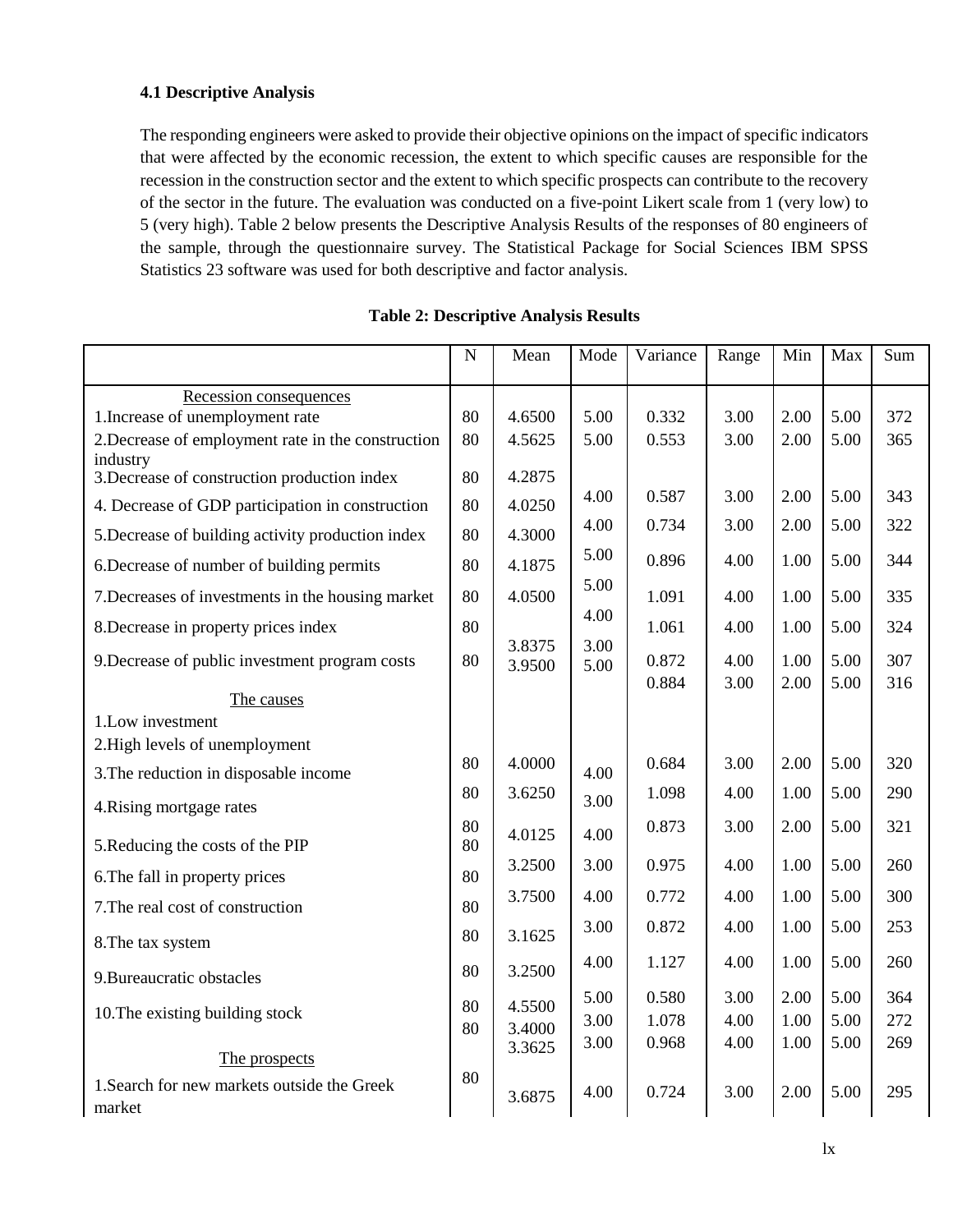| 2. Business activity in the Balkan Countries | 80       |        |      |       |      |        |      |     |
|----------------------------------------------|----------|--------|------|-------|------|--------|------|-----|
| 3. Business activity in Western Asia         | 80       | 3.2500 | 3.00 | 0.722 | 4.00 | .00    | 5.00 | 260 |
|                                              | 80       | 2.9750 | 3.00 | 0.784 | 4.00 | $00$ . | 5.00 | 238 |
| 4. Search for ventures                       |          |        |      | 0.829 | 4.00 | 1.00   | 5.00 | 229 |
| 5. Search for mergers and acquisitions       | 80       | 2.8625 | 3.00 |       |      |        |      |     |
|                                              | 80<br>80 | 2.8750 | 3.00 | 0.896 | 4.00 | 1.00   | 5.00 | 230 |
| 6. Attracting FDI                            |          | 4.0250 | 4.00 | 0.961 | 4.00 | 1.00   | 5.00 | 322 |
| 7. Involvement in Co-financed projects       |          | 3.7125 | 4.00 | 0.537 | 3.00 | 2.00   | 5.00 | 297 |

Furthermore, one of the most widely used measures to determine the relative significance of the attributes is RII (Doloi, 2009). The RII score is a useful measure of relative positioning of a particular attribute perceived by the respondents on the raw dataset. The score provides a good indication on the relative merit on an attribute based on the frequency occurrence within the independently collected sample. The RII was evaluated using the following expression:

## RII =  $\Sigma / A xN$  (1)

in which *W* is the weight given to each factor by the respondents, ranging from 1 to 5; *A* is the highest weight = 5; *N* is the total number of respondents = 80.

Based on the equation (1), the RII for all the attributes were determined first for the recession results, the causes, and the prospects. The RII ranges from 0 to 1. Table 3 shows the calculated RIIs and ranking for 26 attributes in all the three categories. As it can be seen, unemployment rate followed by the employment rate in the construction sector and the building activity production index demonstrate a very high RII. These attributes are seen more heavily affected by the economic recession in Greece. The property prices index comes last in relation with the other eight attributes of the first group. Regarding the causes, the complicated tax system and its instability in the long term stands as the most important cause for the economic recession in the country. This fact coupled with the corruption in the public sector contributes to this phenomenon. The loss of credibility in the Greek Banks drove inevitably to low investment programs in public infrastructure works and private initiatives in the construction sector. Also, the bureaucracy in the administrative procedures plays an adverse role in attracting new investments in the sector. In order for the Greek construction companies to survive, they should find new markets and co-operate with local companies through joint ventures. Unfortunately, the Greek public institutions lack the ability to collaborate with the Greek construction companies and associations in the implementation of a global strategic plan for the dissemination of their technical knowledge abroad. There are projects that are essential, especially in the energy sector and tourism. The limited public resources impose that the companies should co-finance the construction works through collaborations with other construction companies and economic institutions such as the European Investment Bank (EIB).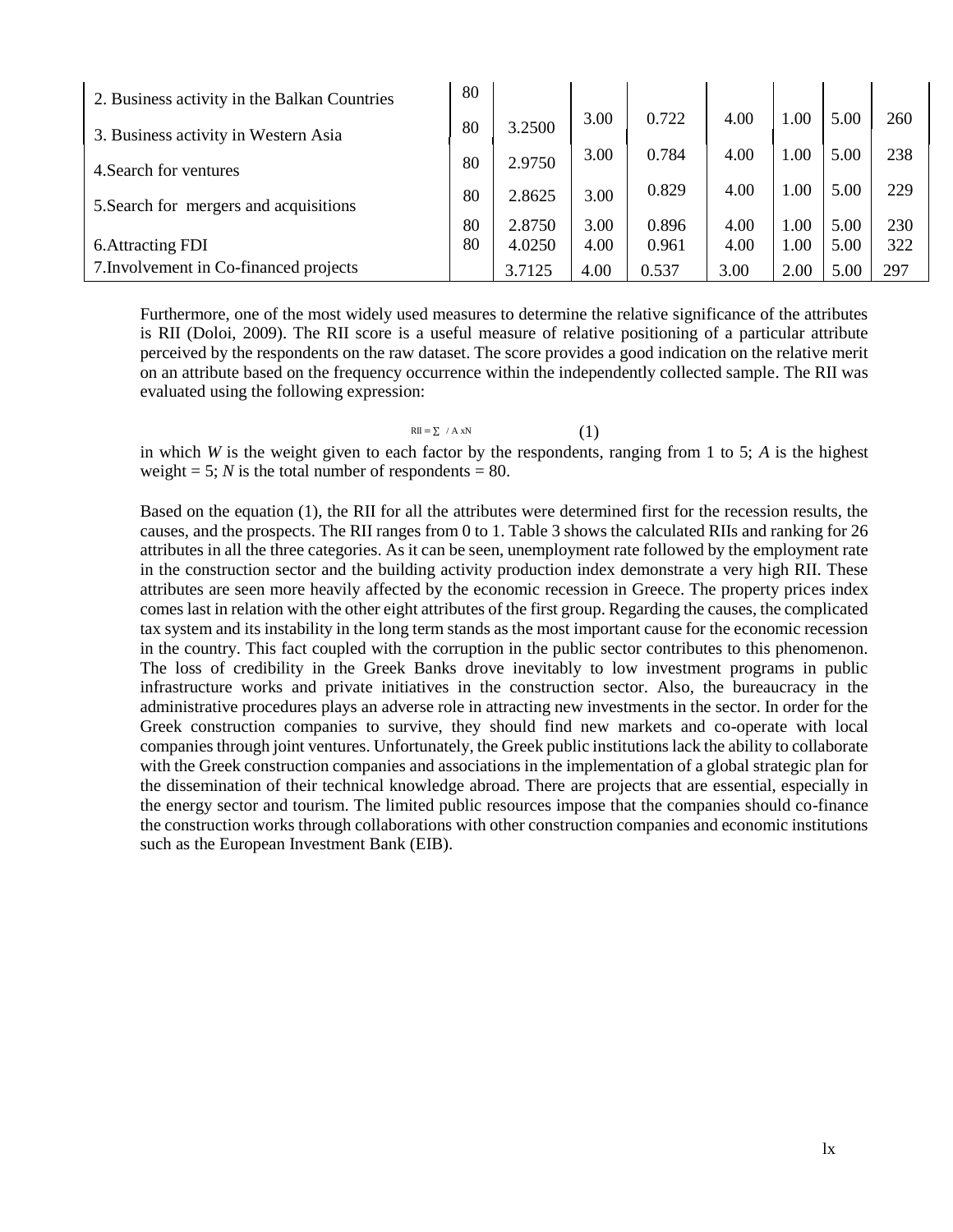| $\overline{R}$ II                                                    |       | Ranking |    |
|----------------------------------------------------------------------|-------|---------|----|
| <b>Recession Consequences</b>                                        |       |         |    |
| 1. Increase of unemployment rate<br>0.930                            |       |         |    |
| 2. Decrease of employment rate in the construction industry<br>0.913 |       |         |    |
| 5. Decrease of building activity production index<br>0.860           |       |         |    |
| 0.858<br>3. Decrease of construction production index                |       |         |    |
| 0.838<br>6. Decrease of number of building permits                   |       |         |    |
| 7. Decreases of investments in the housing market<br>0.810           |       |         |    |
| 4. Decrease of GDP participation in construction<br>0.805            |       |         |    |
| 9. Decrease of public investment program costs<br>0.790              |       |         |    |
| 8. Decrease in property prices index<br>0.768                        |       |         |    |
| The causes                                                           |       |         |    |
| 0.910<br>8. The tax system                                           |       |         |    |
| 0.803<br>3. The reduction in disposable income                       |       |         |    |
| 1. Low investment<br>0.800                                           |       |         |    |
| 0.750<br>5. Reducing the costs of the Public Investment Program      |       |         |    |
| 2. High levels of unemployment<br>0.725                              |       |         |    |
|                                                                      |       |         |    |
| 9. Bureaucratic obstacles                                            | 0.680 |         | 5  |
| 10. The existing building stock                                      | 0.673 |         |    |
| 7. The real cost of construction                                     | 0.650 |         |    |
| 4. Rising mortgage rates                                             | 0.650 |         |    |
| 6. The fall in property prices                                       | 0.633 |         |    |
|                                                                      |       |         | 10 |
| The prospects                                                        |       |         |    |
| 7. Involvement in Co-financed projects                               | 0.743 |         |    |
| 1. Search for new markets                                            | 0.738 |         |    |
| 2. Business activity in the Balkans countries                        | 0.650 |         |    |
| 3. Business activity in Western Asia                                 | 0.595 |         |    |
| 5. Search for mergers and acquisitions                               | 0.575 |         |    |
| <b>6.Attracting FDI</b>                                              | 0.575 |         |    |
| 4. Search for ventures                                               | 0.573 |         | 6  |
|                                                                      |       |         |    |
|                                                                      |       |         |    |

# **Table 3: Attributes and their significance according RII**

# **4.2 Factor Analysis**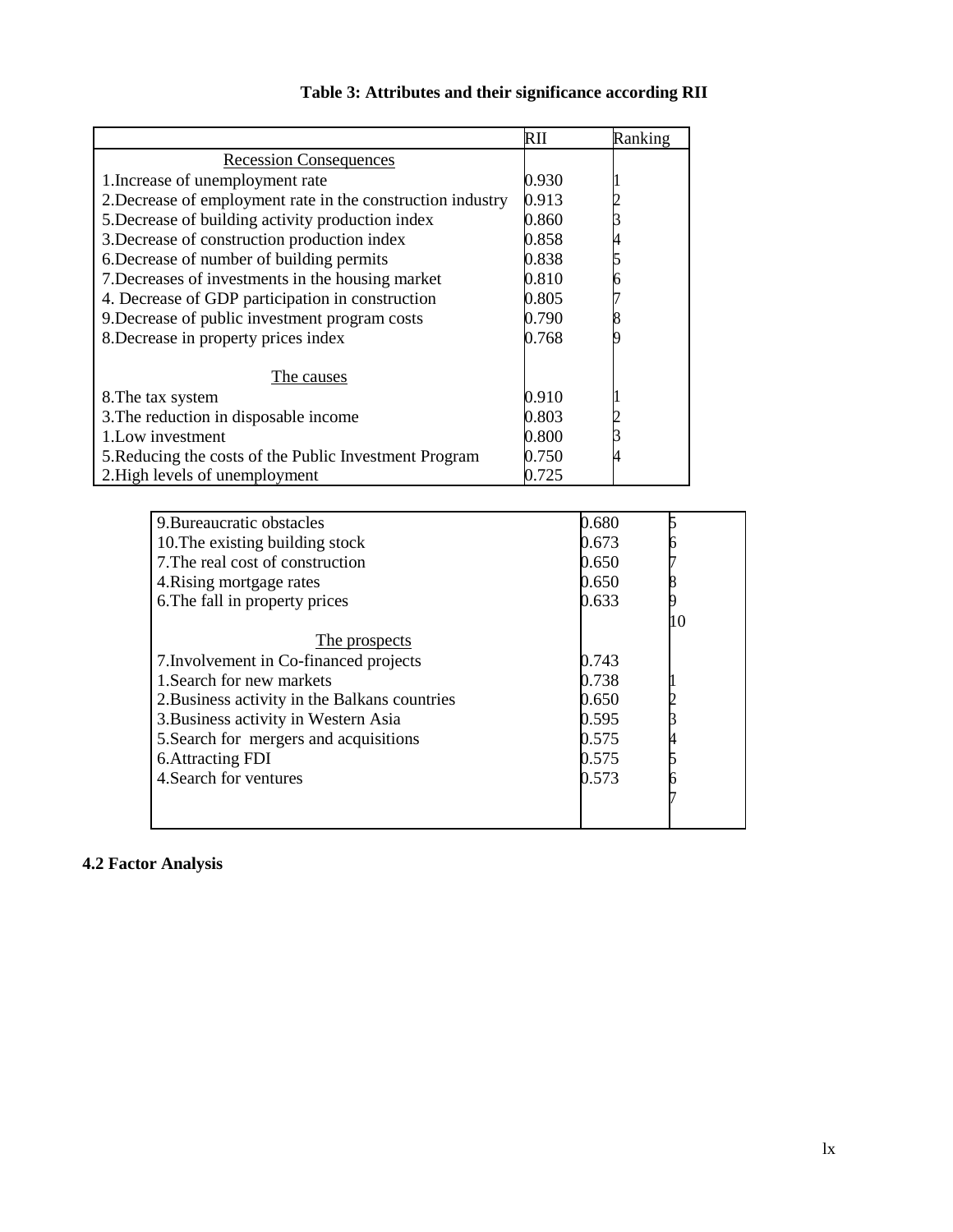The factor analysis technique was used to reduce the attributes in the raw dataset into groups. The method of factor analysis is useful to define the multivariate relationship of the most critical factors in the group of survey characteristics [Doloi, 2013]. First step of factor analysis is to check the accuracy of research through the Kaiser-Meyer-Olkin (KMO) test and the Bartlett's test of sphericity. The KMO values range from 0 to 1, with 0.50 being the acceptance limit [Doloi, 2013]. For the three categories of the questionnaire, the KMO values were 0.869, 0.510 and 0.617 respectively, thus satisfying the requirement. Bartlett's test of sphericity was 380.943, 149.643 and 113.429 with associated probability 0.000 (<0.001) for the three categories of the questionnaire thus satisfying the requirements. The principal component analysis was performed in order to identify key players among the questionnaire factors with eigenvalues greater than 1 [Field, 2009]. The tables below present the results of the factor analysis for all the 3 parts of the questionnaire, which satisfy the criteria initially set. Two factors with total variance 66.397% were extracted to track the results of the recession, three factors with total variance 53.602% were extracted for the causes and finally three factors with total variance 71.143%. were exported for the prospects.

|                                                      | <b>Factor Loading</b> |       |   |                               |   |   |  |        |
|------------------------------------------------------|-----------------------|-------|---|-------------------------------|---|---|--|--------|
|                                                      | 1                     | 2     | 3 |                               | 5 | 6 |  | 8      |
| <b>Recession Consequences</b>                        |                       |       |   |                               |   |   |  |        |
| Factor 1:                                            |                       |       |   |                               |   |   |  |        |
| Decrease of number of building permits               | 0.904                 |       |   |                               |   |   |  |        |
| Decrease of building activity production index 0.876 |                       |       |   |                               |   |   |  |        |
| Decrease of public investment program costs          | 0.860                 |       |   |                               |   |   |  |        |
| Decrease of construction production index            | 0.803                 |       |   |                               |   |   |  |        |
| Decrease of GDP participation in construction 0.773  |                       |       |   |                               |   |   |  |        |
| Decrease of employment rate in construction          | 0.760                 |       |   |                               |   |   |  |        |
|                                                      |                       |       |   |                               |   |   |  | 53.979 |
| Factor 2:                                            |                       |       |   |                               |   |   |  |        |
| Increase of unemployment rate                        |                       | 0.876 |   |                               |   |   |  |        |
| Decrease of public investment program costs          |                       | 0.591 |   |                               |   |   |  |        |
|                                                      |                       |       |   |                               |   |   |  | 12.417 |
|                                                      |                       |       |   | Total variance explained (%): |   |   |  | 66.397 |
| The causes                                           |                       |       |   |                               |   |   |  |        |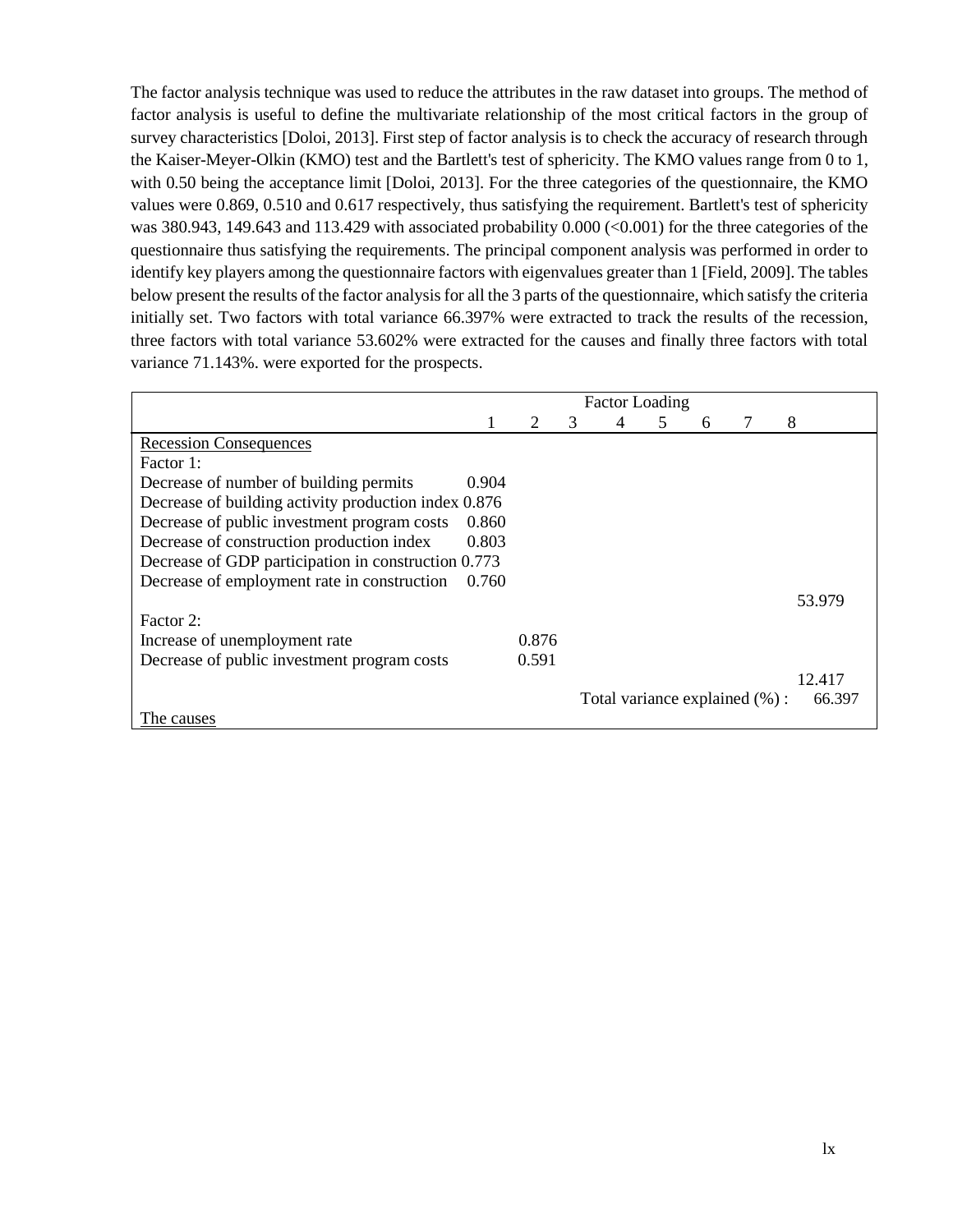| Factor 1:                                           |                                |        |
|-----------------------------------------------------|--------------------------------|--------|
| The reduction in disposable income                  | 0.888                          |        |
| High levels of unemployment                         | 0.655                          |        |
| Reducing the costs of the Public Investment Program | 0.615                          |        |
|                                                     |                                | 24.229 |
| Factor 2:                                           |                                |        |
| The tax system                                      | 0.874                          |        |
| Low investment                                      | 0.772                          |        |
|                                                     |                                | 16.083 |
| Factor 3:                                           |                                |        |
| <b>Bureaucratic obstacles</b>                       | 0.824                          |        |
| The fall in property prices                         | 0.668                          |        |
|                                                     |                                | 13.290 |
|                                                     | Total variance explained (%) : | 53.602 |
| The prospects                                       |                                |        |
| Factor 1:                                           |                                |        |
| Search for ventures                                 | 0.883                          |        |
| Search for mergers and acquisitions                 | 0.837                          |        |
|                                                     |                                | 32.521 |
| Factor 2:                                           |                                |        |
| Business activity in the Balkans countries          | 0.864                          |        |
| Search for new markets                              | 0.831                          |        |
| Business activity in Western Asia                   | 0.559                          |        |
|                                                     |                                | 22.593 |
| Factor 3:                                           |                                |        |
| <b>Attracting FDI</b>                               | 0.752                          |        |
| Involvement in Co-financed projects                 | 0.738                          |        |
|                                                     |                                | 16.030 |
|                                                     | Total variance explained (%) : | 71.143 |

# **5. Concluding Remarks**

Greece is experiencing one of the strongest attacks in its history. And as described above, the construction sector has presented a very deep recession. The building sector presented an important drop, but not only because of the results of the economic crisis but more as a combination of events. According to Economic Social Council of Greece (O.K.E., 2009) the building sector although has created many jobs and generally contributed to economic growth of the country, has reached its limits. The ownership for 2014 for Greece has reached the 80%, when in countries with high interest rate such Germany and Swiss the percentage of ownership is 44% and 35% respectively. The position of one of the four major banks in Greece (Eurobank, 2014) is that the future construction activity must not be based mainly on the demand of the residence, and other priorities should be placed.

Based on descriptive analysis, 31 selected attributes associated with the results, the causes and the prospects of the Greek construction economy were ranked using the relative performance index as perceived by the respondents. The sample contained 80 engineers from several disciplines with a range of years of experience in the sector.